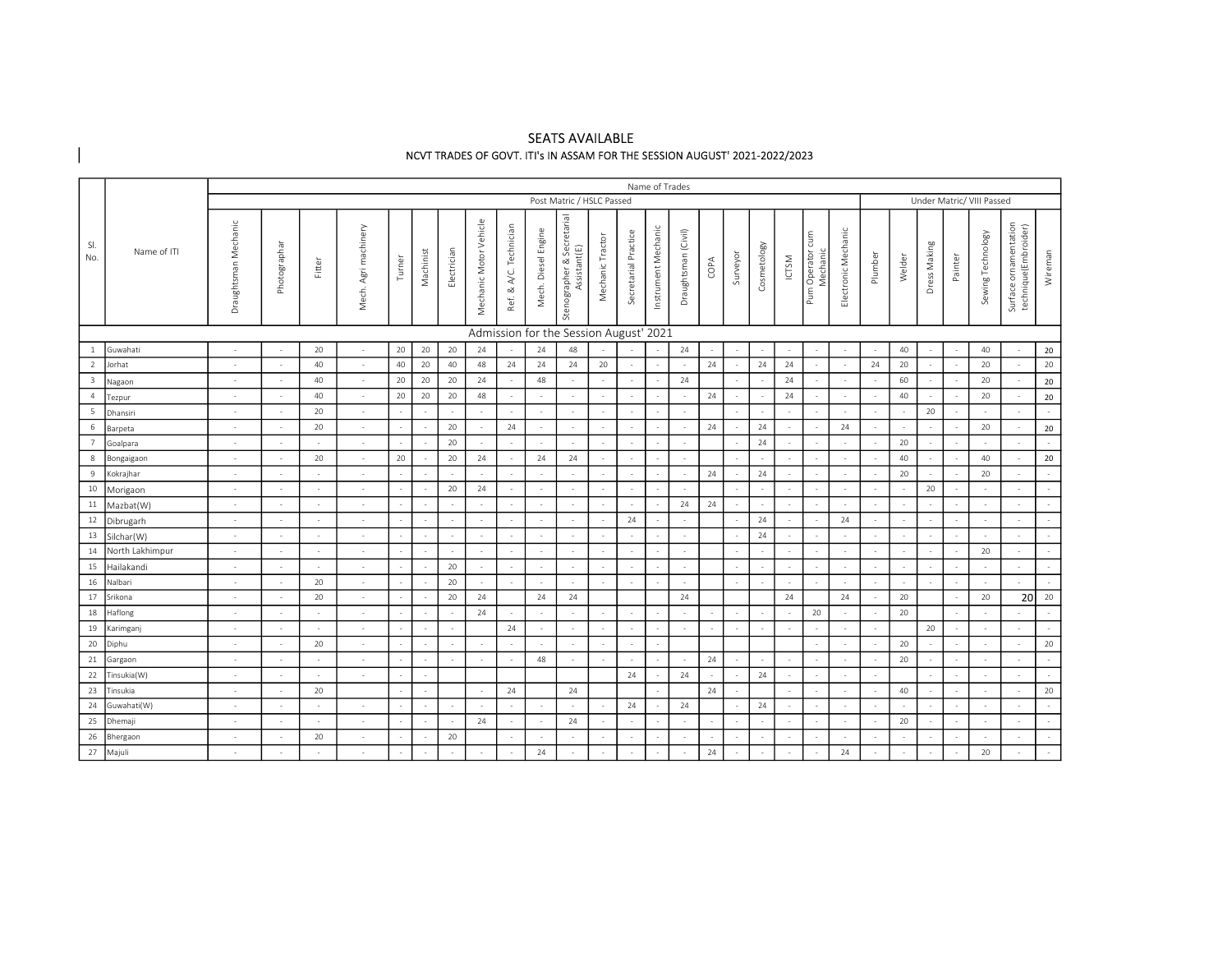# **SEATS AVAILABLE** SCVT TRADES OF GOVT. ITI's IN ASSAM FOR THE SESSION AUGUST' 2021-2022/2023

|                         |                          |                            |              |        |        |           |             |                                  |                        |               |                     |                                            |                      |        | Name of Trades   |                     |                          |                          |          |                          |        |                                   |                     |                               |                          |        |              |                           |         |
|-------------------------|--------------------------|----------------------------|--------------|--------|--------|-----------|-------------|----------------------------------|------------------------|---------------|---------------------|--------------------------------------------|----------------------|--------|------------------|---------------------|--------------------------|--------------------------|----------|--------------------------|--------|-----------------------------------|---------------------|-------------------------------|--------------------------|--------|--------------|---------------------------|---------|
|                         |                          |                            |              |        |        |           |             |                                  |                        |               |                     | Post Matric / HSLC Passed                  |                      |        |                  |                     |                          |                          |          |                          |        |                                   |                     |                               |                          |        |              | Under Matric/ VIII Passed |         |
| SI.<br>No.              | Name of ITI              | Mechanic<br>aughtsman<br>ă | Photographar | Fitter | Turner | Machinist | Electrician | $\mathsf{M}\mathsf{M}\mathsf{V}$ | Ref. & A/C. Technician | Mech. Tractor | Mech. Diesel Engine | Stenographer & Secretarial<br>Assistant(E) | Secretarial Practice | PPO    | Mechanic Tractor | Draughtsman (Civil) | COPA                     | BLTT (Bodo Type)         | Surveyor | Cosmetology              | ICTSM  | cum<br>Pum Operator c<br>Mechanic | Electronic Mechanic | Opertor<br>Plastic Processing | Plumber                  | Welder | Dress Making | Painter                   | Wireman |
|                         |                          |                            |              |        |        |           |             |                                  |                        |               |                     | Admission for the Session August' 2021     |                      |        |                  |                     |                          |                          |          |                          |        |                                   |                     |                               |                          |        |              |                           |         |
|                         | Guwahati                 | $\sim$                     |              | $\sim$ |        |           |             | $\overline{\phantom{a}}$         | $\sim$                 |               |                     | $\sim$                                     |                      |        | $\sim$           |                     | 24                       | $\sim$                   |          | $\sim$                   | $\sim$ | $\sim$                            |                     | $\sim$                        | $\sim$                   |        | $\sim$       | $\sim$                    |         |
| <sup>2</sup>            | Dhansiri                 | $\sim$                     |              | $\sim$ |        |           |             | $\overline{\phantom{a}}$         | $\overline{a}$         |               |                     |                                            |                      |        | $\sim$           |                     | $\sim$                   |                          |          | 24                       | 24     | $\sim$                            |                     |                               | ÷,                       |        |              |                           |         |
| $\overline{\mathbf{3}}$ | Goalpara                 | $\sim$                     |              | $\sim$ |        | $\sim$    |             | $\overline{\phantom{a}}$         | $\sim$                 | $\sim$        | $\sim$              | $\sim$                                     |                      | $\sim$ | $\sim$           |                     | 24                       |                          |          | $\sim$                   | $\sim$ | $\sim$                            |                     |                               | $\sim$                   |        | $\sim$       | $\sim$                    |         |
| $\overline{4}$          | Bongaigaon               | $\sim$                     |              | $\sim$ |        |           | $\sim$      | $\sim$                           | $\sim$                 | $\sim$        |                     | - 11                                       |                      | $\sim$ | $\sim$           |                     | 24                       |                          |          | 24                       | 24     | $\sim$                            |                     | 20                            | $\overline{\phantom{a}}$ | $\sim$ | $\sim$       | $\sim$                    |         |
| $\overline{5}$          | Kokrajhar                | $\sim$                     |              |        |        |           | $\sim$      | $\sim$                           | $\sim$                 |               |                     | $\sim$                                     |                      | $\sim$ | $\sim$           |                     |                          | 20                       |          | $\sim$                   | $\sim$ | $\sim$                            |                     | $\sim$                        | $\sim$                   |        | $\sim$       | $\sim$                    |         |
| 6                       | Mazbat(W)                | $\sim$                     |              | $\sim$ |        |           |             | $\sim$                           | $\sim$                 |               |                     |                                            |                      |        | $\sim$           |                     |                          |                          |          | $\sim$                   | $\sim$ | $\sim$                            |                     |                               |                          |        | 20           |                           |         |
|                         | Hailakandi               | $\sim$                     |              | $\sim$ |        |           | $\sim$      | $\sim$                           | $\sim$                 | $\sim$        |                     | $\sim$                                     |                      | $\sim$ | $\sim$           |                     | 24                       |                          | $\sim$   | $\sim$                   | $\sim$ | $\sim$                            |                     |                               | $\sim$                   | $\sim$ | $\sim$       | $\sim$                    |         |
| 9                       | South Salmara            | $\sim$                     |              | $\sim$ |        |           | $\sim$      | $\sim$                           | $\sim$                 | $\sim$        |                     | $\sim$                                     |                      | $\sim$ | $\sim$           |                     | 24                       |                          |          | 24                       | 24     | $\sim$                            |                     |                               | $\sim$                   |        | $\sim$       | $\sim$                    |         |
| 10                      | Haflong                  | $\sim$                     |              | $\sim$ | $\sim$ |           |             | $\overline{\phantom{a}}$         | $\sim$                 | $\sim$        | $\sim$              | $\sim$                                     |                      | $\sim$ | $\sim$           |                     | $\sim$                   | $\overline{\phantom{a}}$ |          | $\sim$                   |        | $\sim$                            | 24                  |                               | $\sim$                   |        | $\sim$       | $\sim$                    |         |
| 11                      | Diphu                    | $\sim$                     | $\sim$       | $\sim$ | $\sim$ |           | $\sim$      | $\sim$                           | $\sim$                 | $\sim$        | $\sim$              | $\sim$                                     |                      | $\sim$ | $\sim$           | 24                  | $\overline{\phantom{a}}$ | $\sim$                   |          | $\sim$                   | $\sim$ | $\sim$                            |                     |                               | $\overline{\phantom{a}}$ | 20     | $\sim$       | $\sim$                    |         |
| $12\,$                  | Bhergaon                 | $\sim$                     |              | $\sim$ | $\sim$ |           |             | $\overline{\phantom{a}}$         | $\sim$                 | $\sim$        | $\sim$              | $\sim$                                     |                      | $\sim$ | $\sim$           |                     | 24                       | $\overline{\phantom{a}}$ |          | $\sim$                   |        | $\sim$                            |                     | $\sim$                        | $\sim$                   |        | $\sim$       | $\sim$                    |         |
| 13                      | Titabor                  | $\sim$                     |              | 20     |        | $\sim$    | $\sim$      | $\sim$                           | 24                     |               | 48                  | $\sim$                                     | $\sim$               | $\sim$ | $\sim$           |                     | 24                       |                          | $\sim$   | $\sim$                   | $\sim$ | $\sim$                            |                     |                               | $\sim$                   | $\sim$ | $\sim$       | $\sim$                    |         |
| 14                      | Biswanat Chariali        | $\sim$                     |              | $\sim$ |        |           | $\sim$      | $\overline{\phantom{a}}$         | $\sim$                 | $\sim$        | $\sim$              | $\sim$                                     | $\sim$               | $\sim$ | $\sim$           |                     | 24                       |                          |          | 24                       |        | $\sim$                            |                     | $\sim$                        | $\sim$                   | 40     | $\sim$       | $\sim$                    | ٠       |
| 15                      | Dudhnoi                  | $\sim$                     |              | $\sim$ |        | $\sim$    | $\sim$      | $\sim$                           | $\sim$                 | <b>1999</b>   | $\sim$              | $\sim$                                     |                      | $\sim$ | $\sim$           | - 2                 | $\sim$                   | $\sim$                   | $\sim$   | 24                       | $\sim$ | $\sim$                            |                     | $\sim$                        | $\sim$                   | 40     | $\sim$       | $\sim$                    |         |
| 16                      | Sootea                   | $\sim$                     |              | $\sim$ |        |           |             | $\overline{\phantom{a}}$         | $\sim$                 |               |                     |                                            |                      |        | $\sim$           |                     | 24                       |                          |          | $\sim$                   | $\sim$ | $\sim$                            |                     |                               |                          |        | $\sim$       |                           |         |
| 17                      | Rangia                   |                            |              |        |        |           | $\sim$      | $\sim$                           | $\sim$                 |               |                     |                                            |                      | $\sim$ | $\sim$           |                     | 24                       |                          | $\sim$   | 24                       | $\sim$ | $\sim$                            |                     |                               | ÷,                       | 40     |              |                           |         |
| 18                      | Nalbari                  | $\sim$                     |              | $\sim$ |        |           |             | 24                               | $\sim$                 | $\sim$        |                     |                                            |                      |        | $\sim$           |                     | 24                       |                          |          |                          |        | $\sim$                            | 24                  |                               |                          |        |              | $\sim$                    |         |
| 19                      | Pathsala                 | $\sim$                     |              | $\sim$ |        |           | $\sim$      | $\sim$                           | $\sim$                 | $\sim$        |                     | $\sim$                                     |                      | $\sim$ | $\sim$           |                     | 24                       |                          |          | $\overline{\phantom{a}}$ | 24     | $\sim$                            |                     |                               | $\sim$                   | 40     |              | $\overline{a}$            |         |
|                         | 20 Divyang ITI Dibrugarh |                            |              | $\sim$ |        |           | $\sim$      | $\sim$                           | $\sim$                 | $\sim$        | $\sim$              | $\sim$                                     | $\sim$               |        | $\sim$           |                     | 12                       | $\sim$                   | $\sim$   | $\sim$                   | $\sim$ | $\sim$                            |                     | $\sim$                        | $\sim$                   | $\sim$ | $\sim$       | $\sim$                    |         |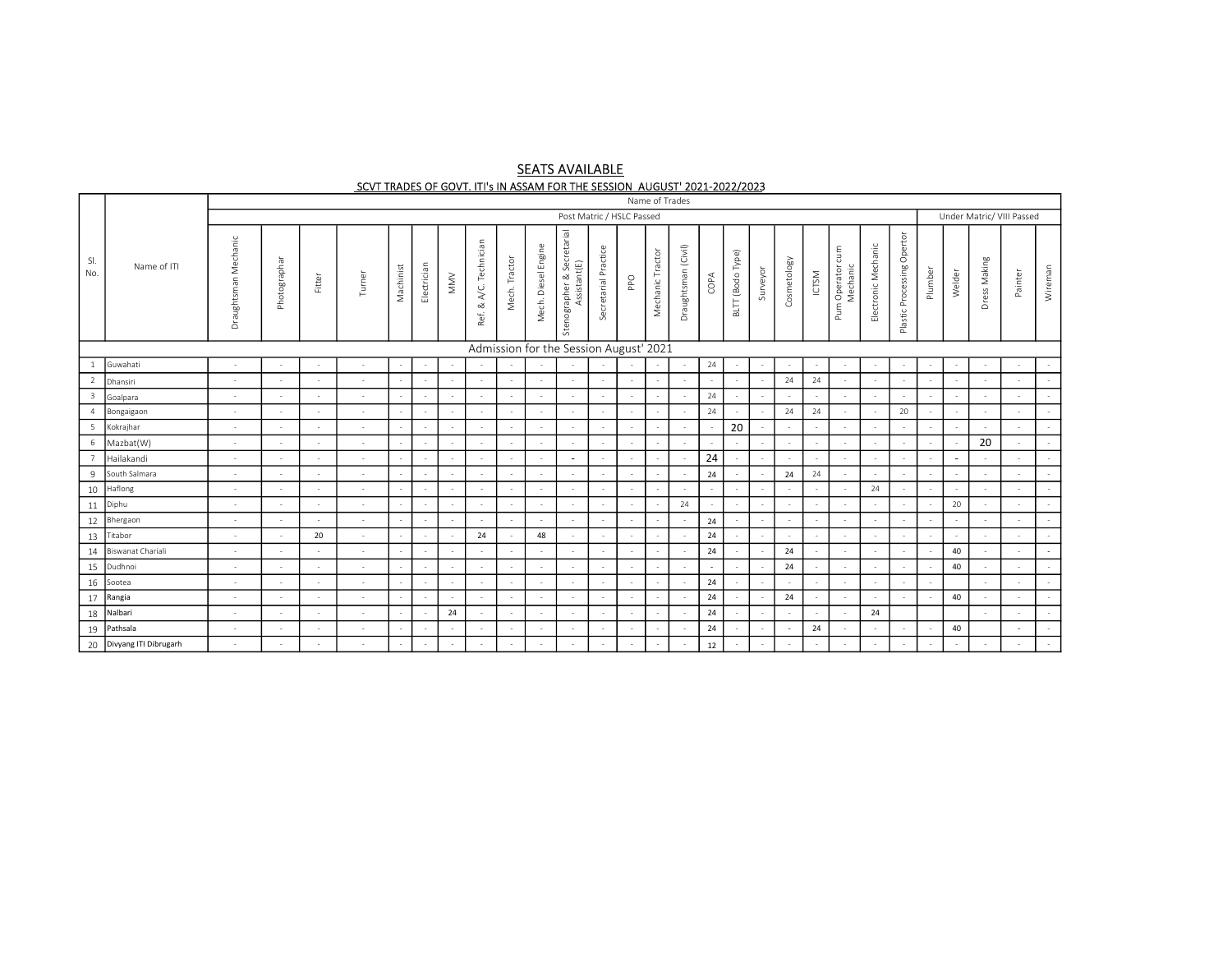#### SEATS AVAILABLE NCVT TRADES UNDER IMC OF GOVT. ITI's IN ASSAM FOR THE SESSION AUGUST' 2021 -2022/2023

|                |             |                         |              |        |        |           |             |                                           |                       |                  |                     |                                         |                      |                     |                          | Name of Trades |          |             |                                  |                           |                             |                     |                     |         |        |              |                           |                   |                                                       |         |
|----------------|-------------|-------------------------|--------------|--------|--------|-----------|-------------|-------------------------------------------|-----------------------|------------------|---------------------|-----------------------------------------|----------------------|---------------------|--------------------------|----------------|----------|-------------|----------------------------------|---------------------------|-----------------------------|---------------------|---------------------|---------|--------|--------------|---------------------------|-------------------|-------------------------------------------------------|---------|
|                |             |                         |              |        |        |           |             |                                           |                       |                  |                     | Post Matric / HSLC Passed               |                      |                     |                          |                |          |             |                                  |                           |                             |                     |                     |         |        |              | Under Matric/ VIII Passed |                   |                                                       |         |
| SI.<br>No.     | Name of ITI | Mechanic<br>Draughtsman | Photographar | Fitter | Turner | Machinist | Electrician | Vehicle<br>Motor <sup>'</sup><br>Mechanic | Mech.<br>ĄC.<br>Ref.& | Tractor<br>Mech. | Mech. Diesel Engine | Stenographer & Secretarial Assistant(E) | Secretarial Practice | Tractor<br>Mechanic | Draughtsman (Civil)      | COPA           | Surveyor | Cosmetology | Soil Testing and Crop Technician | Pum Operator cum Mechanic | Fashion Design & Technology | Electronic Mechanic | Instrument Mechanic | Plumber | Welder | Dress Making | Painter                   | Sewing Technology | tion<br>entat<br>음<br>que(Em<br>Ε<br>urface<br>$\sim$ | Wireman |
| $\mathbf{1}$   | Jorhat      | $\sim$                  |              | 40     |        |           | 20          |                                           | $\sim$                |                  | 48                  | 24                                      | $\sim$               | $\sim$              | $\sim$                   | $\sim$ $-$     | $\sim$   | $\sim$      | $\sim$                           | $\sim$                    | $\sim$                      | $\sim$              | $\sim$              | $\sim$  | 20     | $\sim$       | $\sim$                    |                   | $\sim$                                                | $\sim$  |
| 2              | Nagaon      | $\sim$                  | $\sim$       |        | $\sim$ |           | 20          |                                           | $\sim$                |                  | 24                  | $\sim$                                  | $\sim$               | $\sim$              | $\overline{\phantom{a}}$ | 24             |          | 24          | $\sim$                           | $\sim$                    | $\sim$                      | $\sim$              | $\sim$              | $\sim$  |        | $\sim$       | $\overline{\phantom{a}}$  |                   | $\sim$                                                | $\sim$  |
| $\overline{3}$ | Morigaon    | $\sim$                  | $\sim$       |        | $\sim$ | $\sim$    | $\sim$      |                                           | $\sim$                |                  | $\sim$              | $\sim$                                  | $\sim$               | $\sim$              | $\sim$                   | 24             | $\sim$   | $\sim$      | $\sim$                           | $\sim$                    | $\sim$                      | $\sim$              | $\sim$              | $\sim$  |        | $\sim$       | $\sim$                    |                   | $\sim$                                                | $\sim$  |
| $\overline{4}$ | Tinsukia    | $\sim$                  |              | 20     |        |           | 20          | 24                                        | $\sim$                |                  | 48                  | $\sim$                                  | $\sim$               | $\sim$              | $\sim$                   |                | $\sim$   | $\sim$      | $\sim$                           | $\sim$                    | $\sim$                      | $\sim$              | 24                  |         | 40     | $\sim$       | $\sim$                    |                   | $\sim$                                                | $\sim$  |
| 5              | Guwahati(W) | $\sim$                  | $\sim$       |        | $\sim$ |           | $\sim$      |                                           | $\sim$                |                  | $\sim$              | $\sim$                                  | $\sim$               | $\sim$              | $\sim$                   | 24             | $\sim$   | $\sim$      | $\sim$                           | $\sim$                    | 20                          | $\sim$              | $\sim$              | $\sim$  |        | $\sim$       | $\sim$                    |                   | $\sim$                                                | $\sim$  |
| 6              | Golaghat    | $\sim$                  | $\sim$       | 20     |        | $\sim$    | $\sim$      | $\sim$                                    | $\sim$                | $\sim$           |                     | $\sim$                                  | $\sim$               | $\sim$              | $\sim$                   |                | $\sim$   | $\sim$      | $\sim$                           | $\sim$                    | $\sim$                      | $\sim$              | $\sim$              | $\sim$  | 20     | $\sim$       | $\sim$                    |                   | $\sim$                                                | $\sim$  |
| п,             | Barpeta     | $\sim$                  | $\sim$       |        |        |           |             |                                           |                       |                  |                     | 24                                      |                      |                     |                          |                |          |             |                                  |                           |                             |                     |                     |         | 40     |              |                           |                   |                                                       |         |
|                | 8 Gargaon   | $\sim$                  |              | 20     |        |           | 20          |                                           |                       |                  |                     |                                         |                      |                     |                          |                |          |             |                                  |                           |                             |                     |                     |         |        |              |                           |                   |                                                       |         |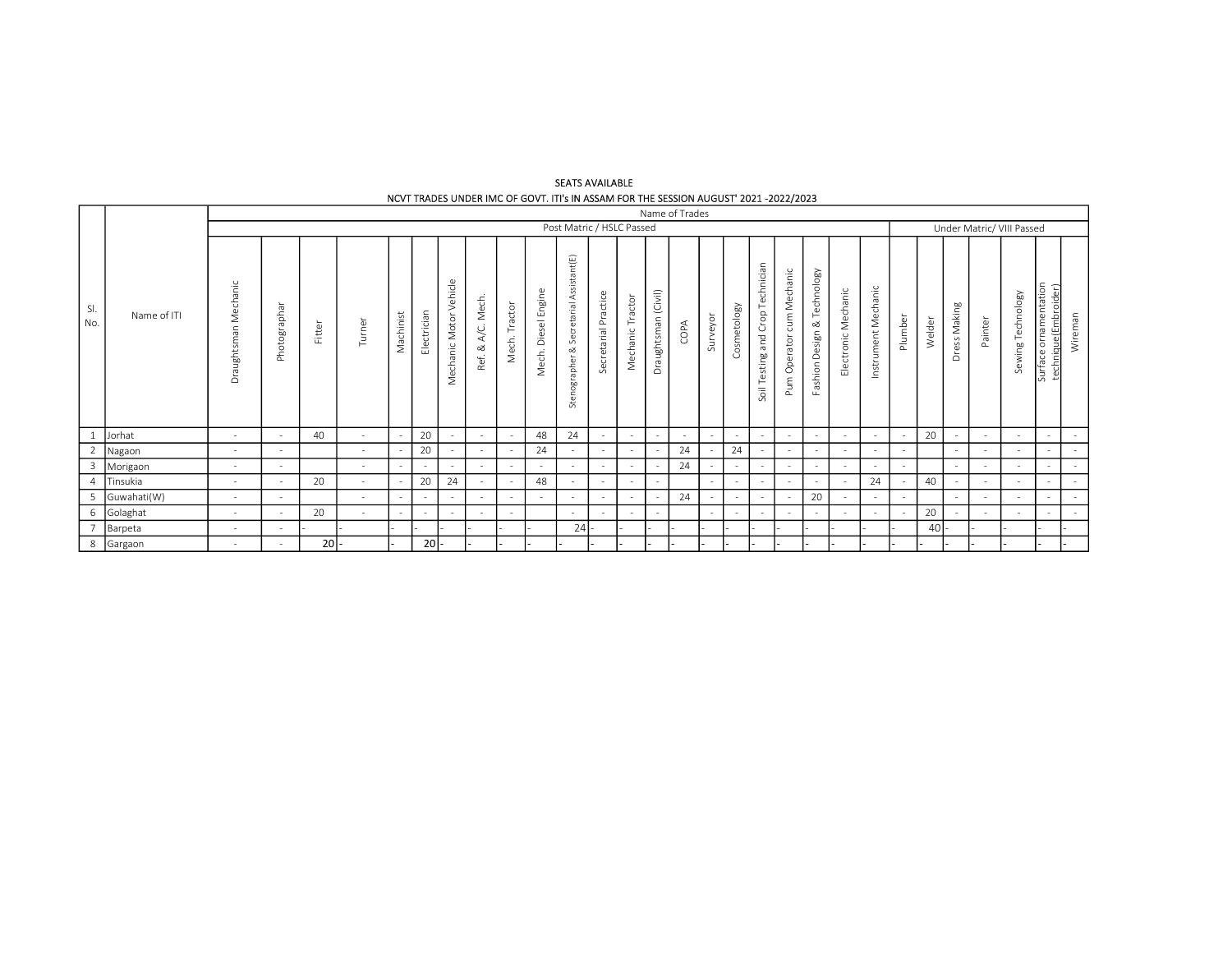# SEATS AVAILABLE SCVT TRADES UNDER IMC OF GOVT. ITI's IN ASSAM FOR THE SESSION AUGUST' 2021-2022/2023

| Post Matric/HSLC Passed<br>Under Matric/ VIII Passed<br>Stenographer & Secretarial Assistant(E)<br>Mechanic Auto Body Painting(MABP)<br>Mechanic Auto Body Repair(MABR)<br>Soil Testing and Crop Technician<br>Pum Operator cum Mechanic<br>Fire Technology & Industrial<br>Desktop Publishing Operator<br>Mechanic Motor Vehicle<br>Multimedia Animation<br>Surface ornamentation<br>technique(Embroider)<br>Ref. & A/C. Technician<br>Front Office Assistant<br>Digital Photographar<br>Electronic Mechanic<br>Mech. Diesel Engine<br>Draughtsman (Civil)<br>Secretarial Practice<br>Mechanic Tractor<br>Solar Technician<br>Cosmetology<br>Photographar<br>Electrician<br>Machinist<br>Wireman<br>Name of ITI<br>Plumber<br>Welder<br><b>ICTSM</b><br>Turner<br>COPA<br>Fitter<br>Admission for the Session August' 2021<br>$\mathbf{1}$<br>20<br>20<br>20<br>24<br>24<br>48<br>24<br>24<br>24<br>20<br>Guwahati<br>$\equiv$<br>$\sim$<br>$\sim$<br>$\sim$<br>$\overline{\phantom{a}}$<br>$\sim$<br>$\sim$<br>$\overline{\phantom{a}}$<br>$\sim$<br>$\overline{\phantom{a}}$<br>$\sim$<br>$\overline{\phantom{a}}$<br>$\overline{\phantom{a}}$<br>$\overline{\phantom{a}}$<br>$\sim$<br>2<br>48<br>24<br>24<br>Jorhat<br>$\sim$<br>$\sim$<br>$\sim$<br>$\sim$<br>$\sim$<br>$\sim$<br>$\sim$<br>$\blacksquare$<br>$\equiv$<br>$\sim$<br>$\sim$<br>$\equiv$<br>$\sim$<br>$\sim$<br>$\sim$<br>$\overline{\phantom{a}}$<br>$\equiv$<br>$\sim$<br>$\sim$<br>$\sim$<br>$\overline{\mathbf{3}}$<br>24<br>24<br>24<br>24<br>40<br>20<br>40<br>$\sim$<br>Nagaon<br>$\sim$<br>$\sim$<br>$\sim$<br>$\sim$<br>$\sim$<br>$\sim$<br>$\sim$<br>$\sim$<br>$\sim$<br>$\equiv$<br>$\overline{4}$<br>20<br>48<br>20<br>20<br>40<br>20<br>Tezpur<br>$\sim$<br>$\sim$<br>$\sim$<br>$\sim$<br>$\sim$<br>$\sim$<br>$\sim$<br>$\sim$<br>$\overline{\phantom{a}}$<br>$\overline{\phantom{a}}$<br>$\sim$<br>$\overline{\phantom{a}}$<br>$\sim$<br>$\sim$<br>$\overline{\phantom{a}}$<br>$\sim$<br>$\sim$<br>$\overline{\phantom{0}}$<br>20<br>48<br>24<br>20<br>Dhansiri<br>$\sim$<br>$\sim$<br>$\sim$<br>$\sim$<br>$\sim$<br>÷,<br>$\sim$<br>$\sim$<br>$\sim$<br>$\sim$<br>$\equiv$<br>$\sim$<br>$\sim$<br>$\sim$<br>$\sim$<br>$\sim$<br>$\sim$<br>$6\,$<br>20<br>24<br>24<br>Barpeta<br>$\sim$<br>$\sim$<br>$\sim$<br>$\sim$<br>$\sim$<br>$\equiv$<br>$\sim$<br>$\equiv$<br>$\sim$<br>$\sim$<br>$\equiv$<br>$\overline{\phantom{a}}$<br>$\overline{\phantom{a}}$<br>$\sim$<br>$\equiv$<br>÷.<br>$\sim$<br>$\sim$<br>$\sim$<br>$\sim$<br>$\sim$<br>$\sim$<br>20<br>24<br>20 <sup>°</sup><br>Nalbari<br>20<br>24<br>20<br>$\sim$<br>$\sim$<br>$\sim$<br>$\sim$<br>$\sim$<br>$\sim$<br>$\sim$<br>$\sim$<br>$\sim$<br>$\sim$<br>$\sim$<br>$\sim$<br>$\omega$<br>$\sim$<br>$\sim$<br>$\sim$<br>8 Morigaon<br>24<br>24<br>20<br>24<br>$\sim$<br>$\sim$<br>$\sim$<br>$\sim$<br>$\sim$<br>$\sim$<br>$\equiv$<br>$\sim$<br>$\equiv$<br>$\sim$<br>$\sim$<br>$\sim$<br>$\sim$<br>$\overline{\phantom{a}}$<br>$\overline{\phantom{a}}$<br>$\sim$<br>$\sim$<br>$\sim$<br>$\sim$<br>$\sim$<br>$\overline{\phantom{a}}$<br>$\overline{\phantom{a}}$<br>$\overline{9}$<br>20<br>24<br>24<br>South Salmara<br>$\sim$<br>$\overline{\phantom{a}}$<br>$\overline{\phantom{a}}$<br>$\sim$<br>$\sim$<br>$\sim$<br>$\sim$<br>$\sim$<br>$\sim$<br>$\sim$<br>$\sim$<br>$\overline{\phantom{a}}$<br>$\sim$<br>$\sim$<br>$\overline{\phantom{a}}$<br>$\equiv$<br>$\overline{\phantom{a}}$<br>$\sim$<br>$\overline{\phantom{a}}$<br>10 Srikona<br>11 Haflong<br>12 Gargaon<br>13 Guwahati(W)<br>14 Majuli<br>24<br>20<br>20<br>$\sim$<br>$\sim$<br>$\sim$<br>$\sim$<br>$\overline{\phantom{a}}$<br>$\sim$<br>$\sim$<br>$\sim$<br>$\sim$<br>$\sim$<br>$\overline{\phantom{a}}$<br>$\sim$<br>$\sim$<br>$\sim$<br>$\sim$<br>$\sim$<br>$\overline{\phantom{a}}$<br>$\sim$<br>$\sim$<br>$\sim$<br>$\sim$<br>$\sim$<br>$\sim$<br>$\sim$<br>24<br>$\sim$<br>$\sim$<br>$\sim$<br>$\sim$<br>$\sim$<br>$\sim$<br>$\sim$<br>$\sim$<br>$\sim$<br>$\sim$<br>$\sim$<br>$\sim$<br>$\sim$<br>$\sim$<br>$\sim$<br>$\sim$<br>$\sim$<br>$\sim$<br>$\sim$<br>20<br>40<br>24<br>40<br>$\sim$<br>$\sim$<br>$\sim$<br>$\sim$<br>$\sim$<br>$\sim$<br>$\sim$<br>$\overline{\phantom{a}}$<br>$\overline{\phantom{a}}$<br>$\sim$<br>$\overline{\phantom{a}}$<br>$\sim$<br>$\sim$<br>$\sim$<br>$\overline{\phantom{a}}$<br>$\sim$<br>$\sim$<br>$\sim$<br>$\sim$<br>$\sim$<br>$\overline{\phantom{a}}$<br>$\sim$<br>$\overline{\phantom{a}}$<br>24<br>24<br>24<br>24<br>$\overline{\phantom{a}}$<br>$\sim$<br>$\sim$<br>$\sim$<br>$\sim$<br>$\sim$<br>$\sim$<br>$\sim$<br>$\sim$<br>$\overline{\phantom{a}}$<br>$\sim$<br>$\sim$<br>$\sim$<br>$\overline{\phantom{a}}$<br>$\overline{\phantom{a}}$<br>$\overline{\phantom{a}}$<br>$\sim$<br>$\sim$<br>24<br>20<br>$\sim$<br>$\sim$<br>$\sim$<br>$\sim$<br>$\sim$<br>$\sim$<br>$\sim$<br>$\sim$<br>$\sim$<br>$\sim$<br>$\sim$<br>$\overline{\phantom{a}}$<br>$\sim$<br>$\sim$<br>$\sim$<br>$\overline{\phantom{a}}$<br>$\sim$<br>$\overline{\phantom{a}}$<br>$\sim$<br>$\sim$<br>$\overline{\phantom{a}}$<br>$\overline{\phantom{a}}$<br>$\sim$<br>$\overline{\phantom{a}}$<br>$\overline{\phantom{a}}$<br>15 Golaghat<br>16 Dibrugarh<br>24<br>20<br>$\sim$<br>$\sim$<br>$\sim$<br>$\sim$<br>$\sim$<br>$\sim$<br>$\sim$<br>$\sim$<br>$\sim$<br>$\sim$<br>$\sim$<br>$\sim$<br>$\sim$<br>$\sim$<br>$\sim$<br>$\sim$<br>$\sim$<br>$\sim$<br>$\sim$<br>$\overline{\phantom{a}}$<br>40<br>40<br>$\sim$<br>$\sim$<br>$\sim$<br>$\sim$<br>$\sim$<br>$\sim$<br>$\sim$<br>$\sim$<br>$\sim$<br>$\sim$<br>$\sim$<br>$\sim$<br>$\sim$<br>$\sim$<br>$\overline{\phantom{a}}$<br>$\sim$<br>$\sim$<br>$\overline{\phantom{a}}$<br>$\sim$<br>$\sim$<br>$\sim$<br>$\overline{\phantom{a}}$<br>$\overline{\phantom{a}}$<br>$\sim$ |            |  |  |  |  |  |  |  | Name of Trades |  |  |  |  |  |  |  |                 |
|------------------------------------------------------------------------------------------------------------------------------------------------------------------------------------------------------------------------------------------------------------------------------------------------------------------------------------------------------------------------------------------------------------------------------------------------------------------------------------------------------------------------------------------------------------------------------------------------------------------------------------------------------------------------------------------------------------------------------------------------------------------------------------------------------------------------------------------------------------------------------------------------------------------------------------------------------------------------------------------------------------------------------------------------------------------------------------------------------------------------------------------------------------------------------------------------------------------------------------------------------------------------------------------------------------------------------------------------------------------------------------------------------------------------------------------------------------------------------------------------------------------------------------------------------------------------------------------------------------------------------------------------------------------------------------------------------------------------------------------------------------------------------------------------------------------------------------------------------------------------------------------------------------------------------------------------------------------------------------------------------------------------------------------------------------------------------------------------------------------------------------------------------------------------------------------------------------------------------------------------------------------------------------------------------------------------------------------------------------------------------------------------------------------------------------------------------------------------------------------------------------------------------------------------------------------------------------------------------------------------------------------------------------------------------------------------------------------------------------------------------------------------------------------------------------------------------------------------------------------------------------------------------------------------------------------------------------------------------------------------------------------------------------------------------------------------------------------------------------------------------------------------------------------------------------------------------------------------------------------------------------------------------------------------------------------------------------------------------------------------------------------------------------------------------------------------------------------------------------------------------------------------------------------------------------------------------------------------------------------------------------------------------------------------------------------------------------------------------------------------------------------------------------------------------------------------------------------------------------------------------------------------------------------------------------------------------------------------------------------------------------------------------------------------------------------------------------------------------------------------------------------------------------------------------------------------------------------------------------------------------------------------------------------------------------------------------------------------------------------------------------------------------------------------------------------------------------------------------------------------------------------------------------------------------------------------------------------------------------------------------------------------------------------------------------------------------------------------------------------------------------------------------------------------------------------------------------------------------------------------------------------------------------------------------------------------------------------------------------------------------------------------------------------------------------------------------------------------------------------------------------------------------------------------------------------------------------------------------------------------------------------------------------------------------------------------------------------------------------------------------------------------------------------------------------------------------------------------------------------------------------------------------------------------------------------------------------------------------------------------------------------------------------------------------------------------------------------------------------------------------------------------------------|------------|--|--|--|--|--|--|--|----------------|--|--|--|--|--|--|--|-----------------|
|                                                                                                                                                                                                                                                                                                                                                                                                                                                                                                                                                                                                                                                                                                                                                                                                                                                                                                                                                                                                                                                                                                                                                                                                                                                                                                                                                                                                                                                                                                                                                                                                                                                                                                                                                                                                                                                                                                                                                                                                                                                                                                                                                                                                                                                                                                                                                                                                                                                                                                                                                                                                                                                                                                                                                                                                                                                                                                                                                                                                                                                                                                                                                                                                                                                                                                                                                                                                                                                                                                                                                                                                                                                                                                                                                                                                                                                                                                                                                                                                                                                                                                                                                                                                                                                                                                                                                                                                                                                                                                                                                                                                                                                                                                                                                                                                                                                                                                                                                                                                                                                                                                                                                                                                                                                                                                                                                                                                                                                                                                                                                                                                                                                                                                                                                                                    |            |  |  |  |  |  |  |  |                |  |  |  |  |  |  |  |                 |
|                                                                                                                                                                                                                                                                                                                                                                                                                                                                                                                                                                                                                                                                                                                                                                                                                                                                                                                                                                                                                                                                                                                                                                                                                                                                                                                                                                                                                                                                                                                                                                                                                                                                                                                                                                                                                                                                                                                                                                                                                                                                                                                                                                                                                                                                                                                                                                                                                                                                                                                                                                                                                                                                                                                                                                                                                                                                                                                                                                                                                                                                                                                                                                                                                                                                                                                                                                                                                                                                                                                                                                                                                                                                                                                                                                                                                                                                                                                                                                                                                                                                                                                                                                                                                                                                                                                                                                                                                                                                                                                                                                                                                                                                                                                                                                                                                                                                                                                                                                                                                                                                                                                                                                                                                                                                                                                                                                                                                                                                                                                                                                                                                                                                                                                                                                                    | SI.<br>No. |  |  |  |  |  |  |  |                |  |  |  |  |  |  |  |                 |
|                                                                                                                                                                                                                                                                                                                                                                                                                                                                                                                                                                                                                                                                                                                                                                                                                                                                                                                                                                                                                                                                                                                                                                                                                                                                                                                                                                                                                                                                                                                                                                                                                                                                                                                                                                                                                                                                                                                                                                                                                                                                                                                                                                                                                                                                                                                                                                                                                                                                                                                                                                                                                                                                                                                                                                                                                                                                                                                                                                                                                                                                                                                                                                                                                                                                                                                                                                                                                                                                                                                                                                                                                                                                                                                                                                                                                                                                                                                                                                                                                                                                                                                                                                                                                                                                                                                                                                                                                                                                                                                                                                                                                                                                                                                                                                                                                                                                                                                                                                                                                                                                                                                                                                                                                                                                                                                                                                                                                                                                                                                                                                                                                                                                                                                                                                                    |            |  |  |  |  |  |  |  |                |  |  |  |  |  |  |  |                 |
|                                                                                                                                                                                                                                                                                                                                                                                                                                                                                                                                                                                                                                                                                                                                                                                                                                                                                                                                                                                                                                                                                                                                                                                                                                                                                                                                                                                                                                                                                                                                                                                                                                                                                                                                                                                                                                                                                                                                                                                                                                                                                                                                                                                                                                                                                                                                                                                                                                                                                                                                                                                                                                                                                                                                                                                                                                                                                                                                                                                                                                                                                                                                                                                                                                                                                                                                                                                                                                                                                                                                                                                                                                                                                                                                                                                                                                                                                                                                                                                                                                                                                                                                                                                                                                                                                                                                                                                                                                                                                                                                                                                                                                                                                                                                                                                                                                                                                                                                                                                                                                                                                                                                                                                                                                                                                                                                                                                                                                                                                                                                                                                                                                                                                                                                                                                    |            |  |  |  |  |  |  |  |                |  |  |  |  |  |  |  |                 |
|                                                                                                                                                                                                                                                                                                                                                                                                                                                                                                                                                                                                                                                                                                                                                                                                                                                                                                                                                                                                                                                                                                                                                                                                                                                                                                                                                                                                                                                                                                                                                                                                                                                                                                                                                                                                                                                                                                                                                                                                                                                                                                                                                                                                                                                                                                                                                                                                                                                                                                                                                                                                                                                                                                                                                                                                                                                                                                                                                                                                                                                                                                                                                                                                                                                                                                                                                                                                                                                                                                                                                                                                                                                                                                                                                                                                                                                                                                                                                                                                                                                                                                                                                                                                                                                                                                                                                                                                                                                                                                                                                                                                                                                                                                                                                                                                                                                                                                                                                                                                                                                                                                                                                                                                                                                                                                                                                                                                                                                                                                                                                                                                                                                                                                                                                                                    |            |  |  |  |  |  |  |  |                |  |  |  |  |  |  |  |                 |
|                                                                                                                                                                                                                                                                                                                                                                                                                                                                                                                                                                                                                                                                                                                                                                                                                                                                                                                                                                                                                                                                                                                                                                                                                                                                                                                                                                                                                                                                                                                                                                                                                                                                                                                                                                                                                                                                                                                                                                                                                                                                                                                                                                                                                                                                                                                                                                                                                                                                                                                                                                                                                                                                                                                                                                                                                                                                                                                                                                                                                                                                                                                                                                                                                                                                                                                                                                                                                                                                                                                                                                                                                                                                                                                                                                                                                                                                                                                                                                                                                                                                                                                                                                                                                                                                                                                                                                                                                                                                                                                                                                                                                                                                                                                                                                                                                                                                                                                                                                                                                                                                                                                                                                                                                                                                                                                                                                                                                                                                                                                                                                                                                                                                                                                                                                                    |            |  |  |  |  |  |  |  |                |  |  |  |  |  |  |  | 20              |
|                                                                                                                                                                                                                                                                                                                                                                                                                                                                                                                                                                                                                                                                                                                                                                                                                                                                                                                                                                                                                                                                                                                                                                                                                                                                                                                                                                                                                                                                                                                                                                                                                                                                                                                                                                                                                                                                                                                                                                                                                                                                                                                                                                                                                                                                                                                                                                                                                                                                                                                                                                                                                                                                                                                                                                                                                                                                                                                                                                                                                                                                                                                                                                                                                                                                                                                                                                                                                                                                                                                                                                                                                                                                                                                                                                                                                                                                                                                                                                                                                                                                                                                                                                                                                                                                                                                                                                                                                                                                                                                                                                                                                                                                                                                                                                                                                                                                                                                                                                                                                                                                                                                                                                                                                                                                                                                                                                                                                                                                                                                                                                                                                                                                                                                                                                                    |            |  |  |  |  |  |  |  |                |  |  |  |  |  |  |  | $\overline{20}$ |
|                                                                                                                                                                                                                                                                                                                                                                                                                                                                                                                                                                                                                                                                                                                                                                                                                                                                                                                                                                                                                                                                                                                                                                                                                                                                                                                                                                                                                                                                                                                                                                                                                                                                                                                                                                                                                                                                                                                                                                                                                                                                                                                                                                                                                                                                                                                                                                                                                                                                                                                                                                                                                                                                                                                                                                                                                                                                                                                                                                                                                                                                                                                                                                                                                                                                                                                                                                                                                                                                                                                                                                                                                                                                                                                                                                                                                                                                                                                                                                                                                                                                                                                                                                                                                                                                                                                                                                                                                                                                                                                                                                                                                                                                                                                                                                                                                                                                                                                                                                                                                                                                                                                                                                                                                                                                                                                                                                                                                                                                                                                                                                                                                                                                                                                                                                                    |            |  |  |  |  |  |  |  |                |  |  |  |  |  |  |  |                 |
|                                                                                                                                                                                                                                                                                                                                                                                                                                                                                                                                                                                                                                                                                                                                                                                                                                                                                                                                                                                                                                                                                                                                                                                                                                                                                                                                                                                                                                                                                                                                                                                                                                                                                                                                                                                                                                                                                                                                                                                                                                                                                                                                                                                                                                                                                                                                                                                                                                                                                                                                                                                                                                                                                                                                                                                                                                                                                                                                                                                                                                                                                                                                                                                                                                                                                                                                                                                                                                                                                                                                                                                                                                                                                                                                                                                                                                                                                                                                                                                                                                                                                                                                                                                                                                                                                                                                                                                                                                                                                                                                                                                                                                                                                                                                                                                                                                                                                                                                                                                                                                                                                                                                                                                                                                                                                                                                                                                                                                                                                                                                                                                                                                                                                                                                                                                    |            |  |  |  |  |  |  |  |                |  |  |  |  |  |  |  |                 |
|                                                                                                                                                                                                                                                                                                                                                                                                                                                                                                                                                                                                                                                                                                                                                                                                                                                                                                                                                                                                                                                                                                                                                                                                                                                                                                                                                                                                                                                                                                                                                                                                                                                                                                                                                                                                                                                                                                                                                                                                                                                                                                                                                                                                                                                                                                                                                                                                                                                                                                                                                                                                                                                                                                                                                                                                                                                                                                                                                                                                                                                                                                                                                                                                                                                                                                                                                                                                                                                                                                                                                                                                                                                                                                                                                                                                                                                                                                                                                                                                                                                                                                                                                                                                                                                                                                                                                                                                                                                                                                                                                                                                                                                                                                                                                                                                                                                                                                                                                                                                                                                                                                                                                                                                                                                                                                                                                                                                                                                                                                                                                                                                                                                                                                                                                                                    |            |  |  |  |  |  |  |  |                |  |  |  |  |  |  |  |                 |
|                                                                                                                                                                                                                                                                                                                                                                                                                                                                                                                                                                                                                                                                                                                                                                                                                                                                                                                                                                                                                                                                                                                                                                                                                                                                                                                                                                                                                                                                                                                                                                                                                                                                                                                                                                                                                                                                                                                                                                                                                                                                                                                                                                                                                                                                                                                                                                                                                                                                                                                                                                                                                                                                                                                                                                                                                                                                                                                                                                                                                                                                                                                                                                                                                                                                                                                                                                                                                                                                                                                                                                                                                                                                                                                                                                                                                                                                                                                                                                                                                                                                                                                                                                                                                                                                                                                                                                                                                                                                                                                                                                                                                                                                                                                                                                                                                                                                                                                                                                                                                                                                                                                                                                                                                                                                                                                                                                                                                                                                                                                                                                                                                                                                                                                                                                                    |            |  |  |  |  |  |  |  |                |  |  |  |  |  |  |  |                 |
|                                                                                                                                                                                                                                                                                                                                                                                                                                                                                                                                                                                                                                                                                                                                                                                                                                                                                                                                                                                                                                                                                                                                                                                                                                                                                                                                                                                                                                                                                                                                                                                                                                                                                                                                                                                                                                                                                                                                                                                                                                                                                                                                                                                                                                                                                                                                                                                                                                                                                                                                                                                                                                                                                                                                                                                                                                                                                                                                                                                                                                                                                                                                                                                                                                                                                                                                                                                                                                                                                                                                                                                                                                                                                                                                                                                                                                                                                                                                                                                                                                                                                                                                                                                                                                                                                                                                                                                                                                                                                                                                                                                                                                                                                                                                                                                                                                                                                                                                                                                                                                                                                                                                                                                                                                                                                                                                                                                                                                                                                                                                                                                                                                                                                                                                                                                    |            |  |  |  |  |  |  |  |                |  |  |  |  |  |  |  |                 |
|                                                                                                                                                                                                                                                                                                                                                                                                                                                                                                                                                                                                                                                                                                                                                                                                                                                                                                                                                                                                                                                                                                                                                                                                                                                                                                                                                                                                                                                                                                                                                                                                                                                                                                                                                                                                                                                                                                                                                                                                                                                                                                                                                                                                                                                                                                                                                                                                                                                                                                                                                                                                                                                                                                                                                                                                                                                                                                                                                                                                                                                                                                                                                                                                                                                                                                                                                                                                                                                                                                                                                                                                                                                                                                                                                                                                                                                                                                                                                                                                                                                                                                                                                                                                                                                                                                                                                                                                                                                                                                                                                                                                                                                                                                                                                                                                                                                                                                                                                                                                                                                                                                                                                                                                                                                                                                                                                                                                                                                                                                                                                                                                                                                                                                                                                                                    |            |  |  |  |  |  |  |  |                |  |  |  |  |  |  |  |                 |
|                                                                                                                                                                                                                                                                                                                                                                                                                                                                                                                                                                                                                                                                                                                                                                                                                                                                                                                                                                                                                                                                                                                                                                                                                                                                                                                                                                                                                                                                                                                                                                                                                                                                                                                                                                                                                                                                                                                                                                                                                                                                                                                                                                                                                                                                                                                                                                                                                                                                                                                                                                                                                                                                                                                                                                                                                                                                                                                                                                                                                                                                                                                                                                                                                                                                                                                                                                                                                                                                                                                                                                                                                                                                                                                                                                                                                                                                                                                                                                                                                                                                                                                                                                                                                                                                                                                                                                                                                                                                                                                                                                                                                                                                                                                                                                                                                                                                                                                                                                                                                                                                                                                                                                                                                                                                                                                                                                                                                                                                                                                                                                                                                                                                                                                                                                                    |            |  |  |  |  |  |  |  |                |  |  |  |  |  |  |  |                 |
|                                                                                                                                                                                                                                                                                                                                                                                                                                                                                                                                                                                                                                                                                                                                                                                                                                                                                                                                                                                                                                                                                                                                                                                                                                                                                                                                                                                                                                                                                                                                                                                                                                                                                                                                                                                                                                                                                                                                                                                                                                                                                                                                                                                                                                                                                                                                                                                                                                                                                                                                                                                                                                                                                                                                                                                                                                                                                                                                                                                                                                                                                                                                                                                                                                                                                                                                                                                                                                                                                                                                                                                                                                                                                                                                                                                                                                                                                                                                                                                                                                                                                                                                                                                                                                                                                                                                                                                                                                                                                                                                                                                                                                                                                                                                                                                                                                                                                                                                                                                                                                                                                                                                                                                                                                                                                                                                                                                                                                                                                                                                                                                                                                                                                                                                                                                    |            |  |  |  |  |  |  |  |                |  |  |  |  |  |  |  |                 |
|                                                                                                                                                                                                                                                                                                                                                                                                                                                                                                                                                                                                                                                                                                                                                                                                                                                                                                                                                                                                                                                                                                                                                                                                                                                                                                                                                                                                                                                                                                                                                                                                                                                                                                                                                                                                                                                                                                                                                                                                                                                                                                                                                                                                                                                                                                                                                                                                                                                                                                                                                                                                                                                                                                                                                                                                                                                                                                                                                                                                                                                                                                                                                                                                                                                                                                                                                                                                                                                                                                                                                                                                                                                                                                                                                                                                                                                                                                                                                                                                                                                                                                                                                                                                                                                                                                                                                                                                                                                                                                                                                                                                                                                                                                                                                                                                                                                                                                                                                                                                                                                                                                                                                                                                                                                                                                                                                                                                                                                                                                                                                                                                                                                                                                                                                                                    |            |  |  |  |  |  |  |  |                |  |  |  |  |  |  |  |                 |
|                                                                                                                                                                                                                                                                                                                                                                                                                                                                                                                                                                                                                                                                                                                                                                                                                                                                                                                                                                                                                                                                                                                                                                                                                                                                                                                                                                                                                                                                                                                                                                                                                                                                                                                                                                                                                                                                                                                                                                                                                                                                                                                                                                                                                                                                                                                                                                                                                                                                                                                                                                                                                                                                                                                                                                                                                                                                                                                                                                                                                                                                                                                                                                                                                                                                                                                                                                                                                                                                                                                                                                                                                                                                                                                                                                                                                                                                                                                                                                                                                                                                                                                                                                                                                                                                                                                                                                                                                                                                                                                                                                                                                                                                                                                                                                                                                                                                                                                                                                                                                                                                                                                                                                                                                                                                                                                                                                                                                                                                                                                                                                                                                                                                                                                                                                                    |            |  |  |  |  |  |  |  |                |  |  |  |  |  |  |  |                 |
|                                                                                                                                                                                                                                                                                                                                                                                                                                                                                                                                                                                                                                                                                                                                                                                                                                                                                                                                                                                                                                                                                                                                                                                                                                                                                                                                                                                                                                                                                                                                                                                                                                                                                                                                                                                                                                                                                                                                                                                                                                                                                                                                                                                                                                                                                                                                                                                                                                                                                                                                                                                                                                                                                                                                                                                                                                                                                                                                                                                                                                                                                                                                                                                                                                                                                                                                                                                                                                                                                                                                                                                                                                                                                                                                                                                                                                                                                                                                                                                                                                                                                                                                                                                                                                                                                                                                                                                                                                                                                                                                                                                                                                                                                                                                                                                                                                                                                                                                                                                                                                                                                                                                                                                                                                                                                                                                                                                                                                                                                                                                                                                                                                                                                                                                                                                    |            |  |  |  |  |  |  |  |                |  |  |  |  |  |  |  |                 |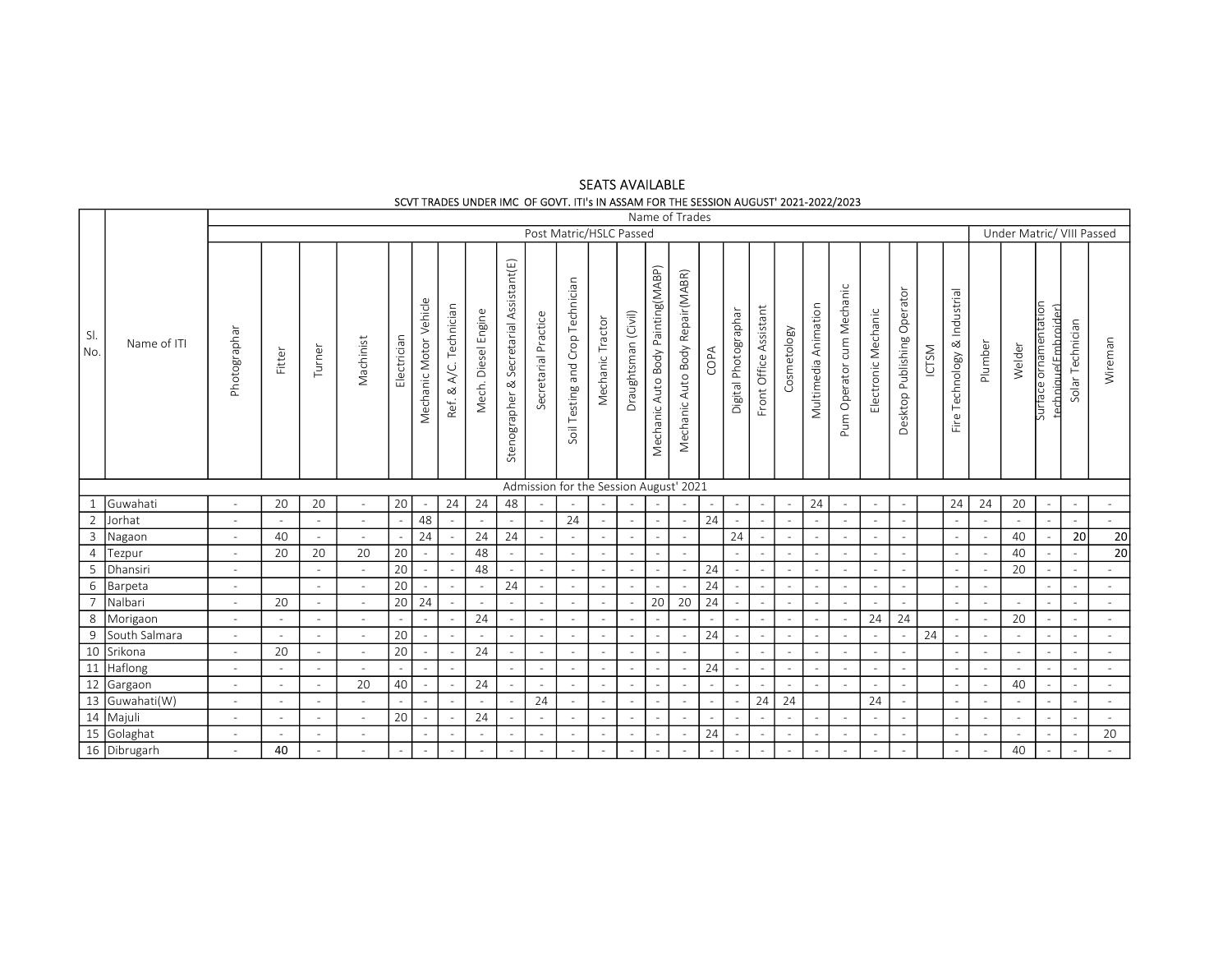### SEATS AVAILABLE

#### COE SECTORS UNDER NCVT IN GOVT ITI s FOR THE SESSION

|                |                                        |                             | Name of Trades                     |                        |                                |
|----------------|----------------------------------------|-----------------------------|------------------------------------|------------------------|--------------------------------|
|                |                                        |                             | Post Matric / HSLC Passed          |                        |                                |
| SI.<br>No.     | Name of ITI                            | Plastic Processing Operator | Construction & wood working Sector | Information Technology | Fabrication(Fitting & Welding) |
|                | Admission for the Session August' 2021 |                             |                                    |                        |                                |
| $\mathbf{1}$   | Jorhat                                 | 120                         |                                    | ٠                      |                                |
| 2              | Guwahati                               |                             | 120                                | ٠                      |                                |
| 3              | Nagaon                                 |                             | ٠                                  | 120                    |                                |
| $\overline{4}$ | Srikona                                |                             | ٠                                  | ٠                      | 120                            |
| 5              | Dibrugarh                              | 120                         | ۰                                  | ۰                      |                                |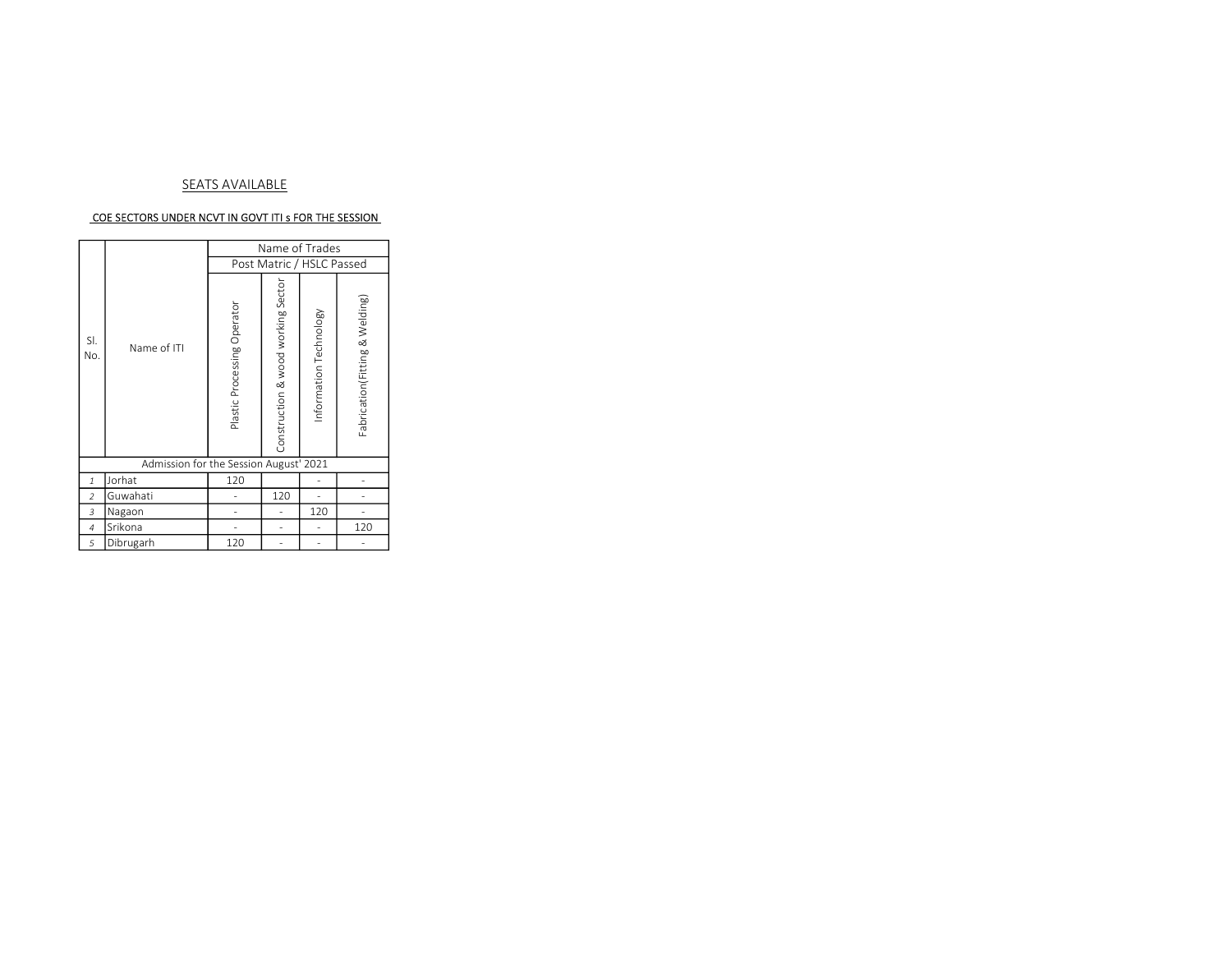|                |                                                               |          |                          |                | NCVT TRADES IN PRIVATE ITI's ASSAM    |           |                |                        |                          |                          |                           |                          |
|----------------|---------------------------------------------------------------|----------|--------------------------|----------------|---------------------------------------|-----------|----------------|------------------------|--------------------------|--------------------------|---------------------------|--------------------------|
|                |                                                               |          |                          |                |                                       |           | Name of Trades |                        |                          |                          |                           |                          |
|                |                                                               |          |                          |                | Post Matric/HSLC Passed               |           |                |                        |                          |                          | Under Matric/ VIII Passed |                          |
| SI.<br>No.     | Name of Private ITI                                           | MIS CODE | Fitter                   | Electrician    | Mechanic Motor<br>Vehicle             | Machinist | Turner         | Mech. Diesel<br>Engine | Mason                    | Plumber                  | Welder                    | Wireman                  |
|                |                                                               |          |                          |                | For the Session August 2021-2022/2023 |           |                |                        |                          |                          |                           |                          |
| $\mathbf{1}$   | Ajmal Rural<br>Technology &<br>Demonstartion<br>centre, Hojai |          | 20                       | 20             | $\overline{\phantom{a}}$              |           |                | $\overline{a}$         | $\overline{\phantom{a}}$ | 48                       | 40                        | 20                       |
| $\overline{2}$ | Kenduguri Pvt. ITI,<br>Jorhat                                 |          | 40                       | 40             | $\overline{\phantom{a}}$              |           |                | 48                     | $\overline{\phantom{a}}$ | $\overline{a}$           | 40                        | $\overline{a}$           |
| 3              | Labour Welfare<br>Industrial Trg. Centre,<br>Rowriah          |          | $\overline{\phantom{a}}$ | 20             | $\overline{\phantom{a}}$              |           |                | $\overline{a}$         | 24                       | $\overline{\phantom{a}}$ | $\overline{\phantom{a}}$  | $\overline{\phantom{a}}$ |
| 4              | Kaziranga Pvt. ITI,<br>JoySagar                               |          | 40                       | 40             | $\overline{a}$                        |           |                | 96                     | $\overline{a}$           | $\overline{\phantom{a}}$ | $\overline{a}$            | $\overline{a}$           |
| 5              | Tool Room & Training<br>Centre, Guwahati                      |          | $\overline{a}$           | $\overline{a}$ |                                       | 40        | 40             | $\overline{a}$         |                          | $\overline{a}$           | 80                        | $\overline{a}$           |
| 6              | Amalgamated<br>Plantations Pvt. ITI<br>Rowta                  |          | 20                       | 20             | 24                                    |           |                | $\overline{a}$         | $\overline{a}$           | $\overline{\phantom{a}}$ | $\overline{\phantom{a}}$  | $\overline{\phantom{a}}$ |
| $\overline{7}$ | Punnya Pvt. ITI<br>Panitola, Tinsukia                         |          |                          | 40             |                                       |           |                |                        |                          |                          |                           |                          |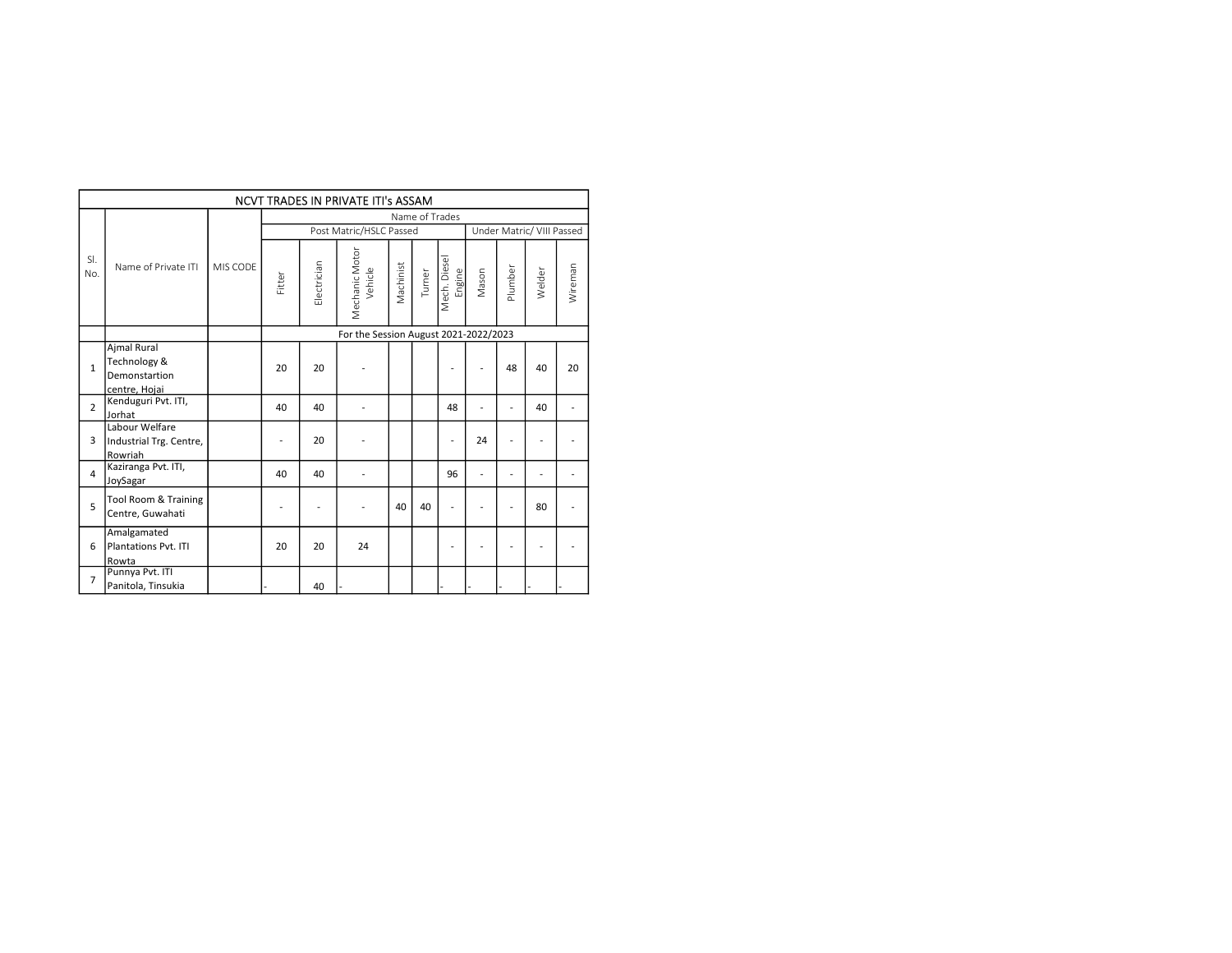|                |                                                          |                                       |        |           |                                        |                          |                     |               |                                         |                      | TRADES              |      |          |                                                   |         |        |                               |                        |                   |         |
|----------------|----------------------------------------------------------|---------------------------------------|--------|-----------|----------------------------------------|--------------------------|---------------------|---------------|-----------------------------------------|----------------------|---------------------|------|----------|---------------------------------------------------|---------|--------|-------------------------------|------------------------|-------------------|---------|
|                |                                                          |                                       |        |           |                                        |                          |                     |               | HSLC Pass/Post Matric                   |                      |                     |      |          |                                                   |         |        |                               | Under Matric/VIII Pass |                   |         |
| SI.<br>No.     | Name of Private ITI                                      | Under<br>Jurisdiction<br>of Govt. ITI | Fitter | Machinist | Electrician                            | Mechanic Motor Vehicle   | Mech. Diesel Engine | Mech. Tractor | Stenographer & Secretarial Assistant(E) | Secretarial Practice | Draughtsman (Civil) | COPA | Surveyor | Fire Technology & Industrial Safety<br>Management | Plumber | Welder | Surface Ornamentation Techniq | Carpenter              | Sewing Technology | Wireman |
|                |                                                          |                                       |        |           | Admission for the Session August' 2021 |                          |                     |               |                                         |                      |                     |      |          |                                                   |         |        |                               |                        |                   |         |
|                | Model Vocational                                         |                                       |        |           |                                        |                          |                     |               |                                         |                      |                     |      |          |                                                   |         |        |                               |                        |                   |         |
|                | 1 Training Institute, Zoo                                |                                       |        |           |                                        | $\overline{\phantom{a}}$ | 24                  |               |                                         |                      |                     | 24   |          |                                                   |         |        |                               |                        |                   |         |
|                | Tiniali, Guwahati                                        |                                       |        |           |                                        |                          |                     |               |                                         |                      |                     |      |          |                                                   |         |        |                               |                        |                   |         |
| $\overline{2}$ | Asian Infotech, Zoo<br>Road, Guwahati                    |                                       |        |           |                                        |                          |                     |               | 24                                      |                      |                     |      |          |                                                   |         |        |                               |                        |                   |         |
| $\overline{3}$ | Asian Infotech, Sonapur,<br>Kamup(M)                     |                                       |        |           |                                        |                          |                     |               |                                         |                      |                     | 48   |          |                                                   |         |        |                               |                        |                   |         |
|                | Indian Technical<br>4 Institute, Nalapara,<br>Guwahati   | Guwahati                              |        |           | 40                                     | 48                       | 72                  |               |                                         |                      |                     |      |          |                                                   |         |        |                               |                        |                   |         |
| 5              | Assam Professional<br>Academy                            |                                       |        |           | 40                                     |                          |                     |               |                                         |                      |                     | 48   | 40       |                                                   |         |        |                               |                        |                   |         |
| 6              | Nemcare Model ITI,<br>Guwahati                           |                                       | 20     |           | 20                                     |                          | 24                  |               |                                         |                      |                     | 48   |          |                                                   |         |        |                               |                        |                   |         |
| $\overline{7}$ | Kamrup College of<br>Vocatinal Training                  |                                       |        |           |                                        |                          |                     |               | 48                                      | 48                   |                     |      |          |                                                   |         |        |                               |                        |                   |         |
|                | North Eastern Compu<br>8 Tech, Milan Nagar,<br>Dibrugarh |                                       |        |           | 20                                     |                          | 72                  |               |                                         |                      |                     |      |          |                                                   |         |        |                               |                        |                   |         |
| 9              | Brahmaputra Institute of<br>Technology, Dibrugarh        |                                       |        |           |                                        |                          | 72                  |               |                                         |                      |                     |      |          |                                                   |         |        |                               |                        |                   |         |

# SEATS AVAILABLE FOR PRIVATE SCVT ITI's IN ASSAM FOR THE SESSION AUGUST' 2021-2022/2023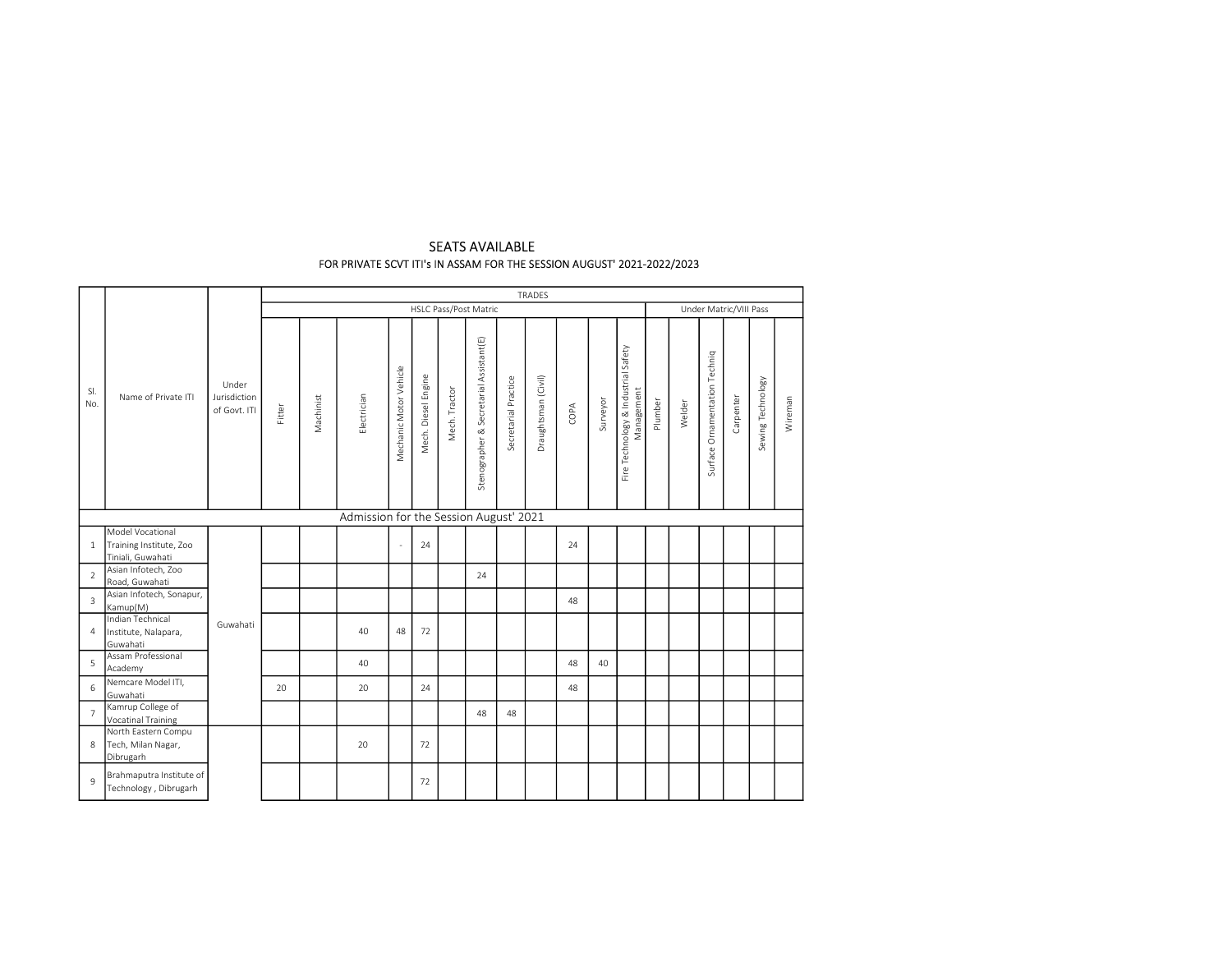| 10 | Technoland Industrial<br>Training Institute,<br>Duliajan, Dibrugarh     |           |    |    |    | 24 | 48 |  |    |  |    |  |    |  |
|----|-------------------------------------------------------------------------|-----------|----|----|----|----|----|--|----|--|----|--|----|--|
| 11 | Star Institute of<br>Technology, Chaulkhowa,<br>Dibrugarh               | Dibrugarh | 40 | 40 |    | 72 |    |  |    |  |    |  |    |  |
| 12 | Model Vocational<br>Training Institute,<br>Dibrugarh                    |           |    | ä, |    | 24 |    |  |    |  |    |  |    |  |
| 13 | North Eastern<br>Engineering Institute,<br>Dibrugarh                    |           |    |    | 48 | 48 |    |  |    |  | 40 |  |    |  |
| 14 | Lahowal College ITI,<br>Dibrugarh                                       |           |    | 20 |    | 72 |    |  |    |  |    |  |    |  |
| 15 | Trade & Technology,<br>Moran, Dibrugarh                                 |           |    |    |    | 72 |    |  |    |  |    |  |    |  |
| 16 | Trade & Technology,<br>Duliajan, Dibrugarh                              |           |    |    |    | 72 |    |  |    |  |    |  |    |  |
| 17 | Indian Technical<br>Institute, Dibrugarh                                | Dibrugarh |    |    |    |    |    |  |    |  | 40 |  |    |  |
| 18 | <b>HRP Engineering</b><br>Institute, Dibrugarh                          |           |    |    |    | 48 |    |  |    |  |    |  |    |  |
| 19 | Brahmaputra ITI<br>Tengakhat                                            |           |    | 20 |    |    |    |  |    |  |    |  |    |  |
| 20 | Trade & Technology,<br>Garamur, Jorhat                                  |           |    |    |    | 72 |    |  |    |  |    |  |    |  |
| 21 | Edutech Industrial<br>Training Institute, Jorhat                        |           |    | 20 |    | 48 |    |  |    |  |    |  |    |  |
| 22 | Zenith Industrial Training<br>Institute, Jorhat                         |           |    | 20 |    | 72 |    |  | 72 |  |    |  |    |  |
| 23 | Industrial Training<br>Institute, Bokakhat,<br>Jorhat                   |           | 20 | 20 | 24 | 48 |    |  | 48 |  | 20 |  |    |  |
| 24 | Sankardev Pvt.ITI, Jorhat                                               |           |    |    |    | 72 |    |  |    |  |    |  |    |  |
| 25 | MDM Academy, Jorhat                                                     | Jorhat    |    |    |    | 24 |    |  |    |  |    |  |    |  |
| 26 | Kaziranga ITI, Jorhat                                                   |           | 20 |    |    | 48 |    |  |    |  |    |  |    |  |
| 27 | Gyan Vikash Institute of<br>Technology, Jorhat                          |           |    |    |    |    |    |  |    |  |    |  | 20 |  |
| 28 | Jorhat Industrial Training<br>Institute of Engineering<br>& Technology, |           |    |    |    | 48 |    |  |    |  |    |  |    |  |
| 29 | DBM, Jorhat                                                             |           |    | 20 |    | 48 |    |  |    |  |    |  |    |  |
| 30 | Swastika Institute Of                                                   |           |    |    |    |    |    |  |    |  |    |  |    |  |
|    | Technology, Jorhat<br>Iceland Computers,                                |           |    | 20 |    | 48 |    |  |    |  |    |  |    |  |
| 31 | Jorhat                                                                  |           |    |    |    |    |    |  | 48 |  |    |  |    |  |
| 32 | Industrial Training Centre<br>ASTC, Jorhat                              |           |    |    | 24 |    |    |  |    |  |    |  |    |  |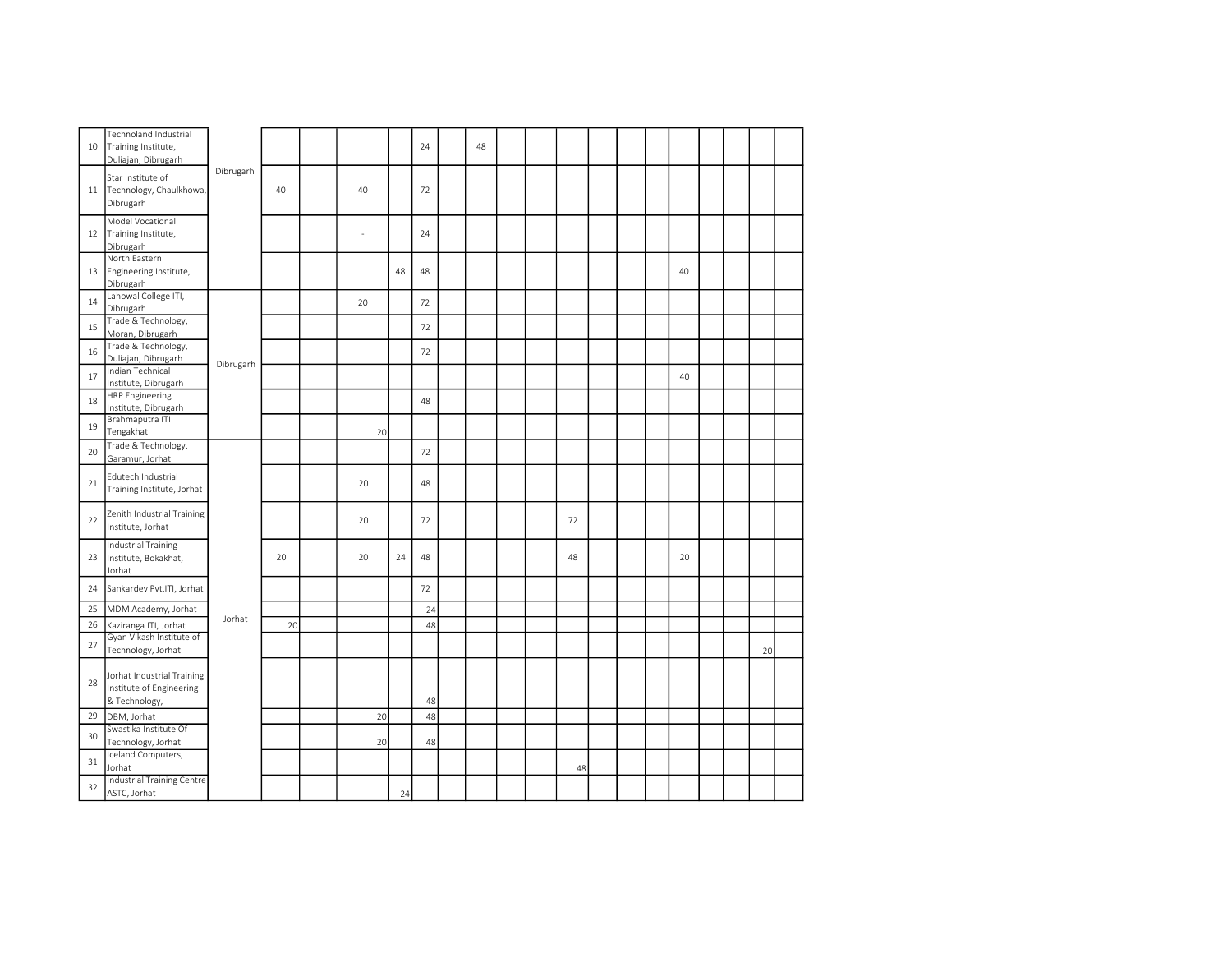| 33 | Jhanjhi ITI, Amguri,<br>Sivsagar                    |           |    | 20 |    | 48 |    |  |    |  |    |    |    |    |    |    |
|----|-----------------------------------------------------|-----------|----|----|----|----|----|--|----|--|----|----|----|----|----|----|
|    | Brahmaputra ITI, Nazira                             |           |    |    |    |    |    |  |    |  |    |    |    |    |    |    |
| 34 | Sivsagar                                            |           |    | 20 |    | 48 |    |  |    |  |    |    |    |    |    |    |
|    | Ramdheni Industrial                                 |           |    |    |    |    |    |  |    |  |    |    |    |    |    |    |
| 35 | Training Institute,                                 |           |    |    |    | 48 |    |  |    |  |    |    |    |    |    |    |
|    | Sivsagar                                            | Sivsagar  |    |    |    |    |    |  |    |  |    |    |    |    |    |    |
|    | Aarohan Industrial                                  |           |    |    |    |    |    |  |    |  |    |    |    |    |    |    |
| 36 | Training Institute,                                 |           |    | 20 |    | 48 |    |  |    |  |    |    |    |    |    |    |
|    | Sivsagar                                            |           |    |    |    |    |    |  |    |  |    |    |    |    |    |    |
|    | Rangpur Institute of                                |           |    |    |    |    |    |  |    |  |    |    |    |    |    |    |
| 37 | Craftsmen Training,                                 |           | 20 |    |    | 48 |    |  | 24 |  |    | 60 |    |    |    | 20 |
|    | Sivsagar                                            |           |    |    |    |    |    |  |    |  |    |    |    |    |    |    |
| 38 | Charaideo ITI, Lakwa                                |           |    | 20 |    | 48 |    |  |    |  |    | 40 |    |    |    |    |
| 39 | Gargo Institute of<br>Technology, Tinsukia          |           | 20 |    | 24 | 48 |    |  |    |  |    | 40 |    |    |    |    |
|    |                                                     | Tinsukia  |    |    |    |    |    |  |    |  |    |    |    |    |    |    |
| 40 | Assam Pvt. ITI, Tinsukia                            |           | 20 | 20 |    | 24 |    |  |    |  |    |    |    |    |    |    |
| 41 | <b>Vocational Training</b><br>Centre, Majuli        | Majuli    |    |    |    |    |    |  | 24 |  |    |    |    |    |    |    |
| 42 | ITI, Salakati                                       |           | 20 | 20 |    |    |    |  |    |  |    | 40 |    |    |    |    |
| 43 |                                                     |           | 20 | 20 |    |    |    |  |    |  |    |    |    |    |    |    |
|    | Kaziranga ITI, Kokrajhar<br>Gurudev Kalicharan      |           |    |    |    |    |    |  |    |  |    |    |    |    |    |    |
|    | Institute of Training &                             | Kokrajhar |    |    |    |    |    |  |    |  |    |    |    |    |    |    |
| 44 | Management, BTC                                     |           |    |    |    |    |    |  |    |  |    |    |    |    |    |    |
|    | Kokrajhar                                           |           |    | 20 |    |    |    |  | 48 |  |    |    |    |    |    |    |
|    | <b>Vocational Training</b>                          |           |    |    |    |    |    |  |    |  |    |    |    |    |    |    |
| 45 | Centre, Bihupuria,                                  | Dhemaji   |    |    |    |    | 24 |  |    |  | 24 |    | 20 | 20 | 20 |    |
|    | Dhemaji                                             |           |    |    |    |    |    |  |    |  |    |    |    |    |    |    |
|    |                                                     |           |    |    |    |    |    |  |    |  |    |    |    |    |    |    |
| 46 | Assam Rifles Industrial<br>Training Centre, Silchar | Srikona   |    | 20 |    | 48 |    |  | 24 |  |    | 20 |    |    |    |    |
|    |                                                     |           |    |    |    |    |    |  |    |  |    |    |    |    |    |    |
| 47 | Kallongpar ITI, Nagaon                              | Nagaon    | 20 | 20 | 24 |    |    |  | 48 |  |    |    |    |    | 40 |    |
| 48 | Sonari ITI                                          | Gargaon   |    | 20 |    | 48 |    |  |    |  |    |    |    |    |    |    |
| 49 | Ideal Technical Institute,                          |           |    |    |    |    |    |  |    |  |    |    |    |    |    |    |
|    | Hauli                                               | Barpeta   |    |    | 24 |    |    |  | 24 |  |    |    |    |    | 40 |    |
| 50 | EGR ITI, Gauripur                                   | Dhubri    |    |    |    |    |    |  | 24 |  |    |    |    |    | 20 |    |
| 51 | Lakhipur Pvt. ITI                                   | Goalpara  | 40 | 40 |    |    |    |  |    |  |    |    |    |    |    |    |
| 52 | Assam Pvt ITI                                       | Guwahati  | 20 | 40 | 20 |    |    |  |    |  |    |    |    |    |    |    |
| 53 | NECT, Bamunimaidan                                  | Guwahati  | 40 | 40 |    |    |    |  |    |  |    |    |    |    |    |    |
| 54 | Nice Pvt ITI                                        | Guwahati  | 20 | 40 | 20 |    | 48 |  |    |  |    |    |    |    |    |    |